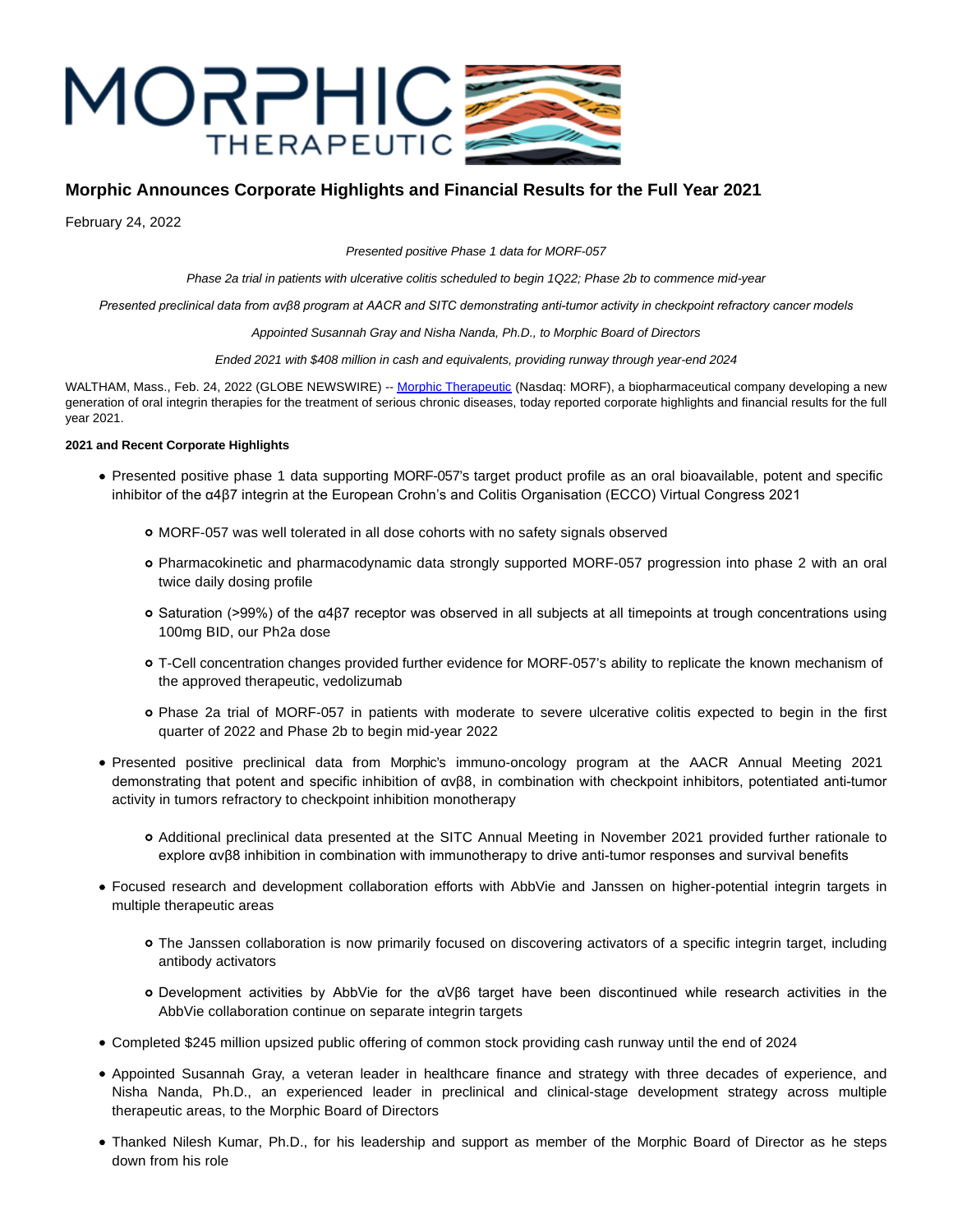- Dr. Kumar has served as a Director of Morphic since 2017 when he was a Partner at Novo Ventures and Novo Ventures invested in Morphic as private company
- Dr. Kumar has elected to transition off the Morphic Board of Directors after his transition from Novo Ventures to a new investment firm

"Morphic achieved each of its critical goals in 2021, and MORF-057 in particular significantly outpaced our expectations. The results from our Phase 1 studies with MORF-057 validate our proprietary MInT platform and have elevated our confidence as we embark on the global phase 2 clinical program in ulcerative colitis. We also presented exciting results from our immuno-oncology program demonstrating that αvβ8 inhibition, in combination with checkpoint inhibitors, has great potential to drive responses in checkpoint-refractory tumors," said Praveen Tipirneni, M.D., President and Chief Executive Officer of Morphic Therapeutic.

### **Financial Results for the full year 2021**

- Net loss for the year ended December 31, 2021 was \$95.5 million or \$2.67 per share compared to a net loss of \$45.0 million or \$1.47 per share for the year ended December 31, 2020
- Revenue was \$19.8 million for the year ended December 31, 2021, compared to \$44.9 million for the year ended December 31, 2020. The decrease was mainly due to AbbVie's option exercise on our αvβ6 integrin inhibitor program in the third quarter of 2020 for \$20 million
- Research and development expenses were \$87.8 million for the year ended December 31, 2021, as compared to \$73.6 million for the year ended December 31, 2020. The increase was primarily attributable to higher manufacturing and development costs along with higher pre-clinical and clinical trial costs to support our lead product candidate MORF-057
- General and administrative expenses were \$27.8 million for the year ended December 31, 2021, compared to \$18.5 million for the year ended December 31, 2020. The increase was due to increased headcount and higher professional and consulting costs associated with ongoing business development activities and Morphic operating as a public company

As of December 31, 2021, Morphic had cash, cash equivalents and marketable securities of \$408.1 million, compared to \$228.3 million as of December 31, 2020. In the full year and fourth quarter 2021, Morphic raised net proceeds of \$25.7 million and \$1.1 million from the use of our At-The Market (ATM) facility. To date in 2022, Morphic has not issued any stock through its ATM facility. Morphic believes its cash, cash equivalents and marketable securities as of December 31, 2021, will be sufficient to fund operating expenses and capital expenditure requirements until the end of  $2024$ 

### **About Morphic Therapeutic**

Morphic Therapeutic is a biopharmaceutical company developing a new generation of oral integrin therapies for the treatment of serious chronic diseases, including autoimmune, cardiovascular, and metabolic diseases, fibrosis and cancer. In collaboration with AbbVie, Janssen, and Schrödinger, Morphic is advancing its pipeline and discovery activities using its proprietary MInT technology platform which leverages the Company's unique understanding of integrin structure and biology. For more information, visit [www.morphictx.com.](https://www.globenewswire.com/Tracker?data=8mA1CrQGg63OA5sCKs9KnoML-G7WHtoco3UsYMxA1YFngy8hQjeeRcy6Z2GKhTZQ796kquIS7w33cMNZk-hLjw==)

#### **Cautionary Note Regarding Forward-Looking Statements**

This press release contains "forward-looking" statements within the meaning of the Securities Act of 1933, as amended, the Securities Exchange Act of 1934, as amended, and of the "safe harbor" provisions of the Private Securities Litigation Reform Act of 1995, including, but not limited to: the MInT Platform's ability to discover drug candidates, Morphic's plans to develop and commercialize oral small-molecule integrin therapeutics and any proposed timing thereof, the initiation, execution and completion of the future MORF-057 phase 2 clinical trial, any expectations about safety, efficacy, timing and ability to commence or complete clinical studies and/or trials and to obtain regulatory approvals for MORF-057 and other candidates in development, the timing of further data presentation and the ability of MORF-057 to treat inflammatory bowel disease, including ulcerative colitis, or related indications. Statements including words such as "believe," "plan," "continue," "expect," "will be," "develop," "signal," "potential," "anticipate" or "ongoing" and statements in the future tense are forward-looking statements. These forward-looking statements involve risks and uncertainties, as well as assumptions, which, if they do not fully materialize or prove incorrect, could cause our results to differ materially from those expressed or implied by such forward-looking statements. Forward-looking statements are subject to risks and uncertainties that may cause Morphic's actual activities or results to differ significantly from those expressed in any forward-looking statement, including risks and uncertainties in this press release and other risks set forth in our filings with the Securities and Exchange Commission, including Morphic's or a partner's ability to complete a current or future clinical trial of any of our current or future product candidates, develop or obtain regulatory approval for or commercialize any product candidate, Morphic's ability to protect intellectual property, the potential impact of the COVID-19 pandemic, and the sufficiency of our cash, cash equivalents and investments to fund our operations. These forward-looking statements speak only as of the date hereof and Morphic specifically disclaims any obligation to update these forward-looking statements or reasons why actual results might differ, whether as a result of new information, future events or otherwise, except as required by law.

#### **-Financial Tables to Follow-**

#### **Morphic Holding Inc.**

#### **Condensed Consolidated Statements of Operations**

(unaudited)

(in thousands, except share and per share data)